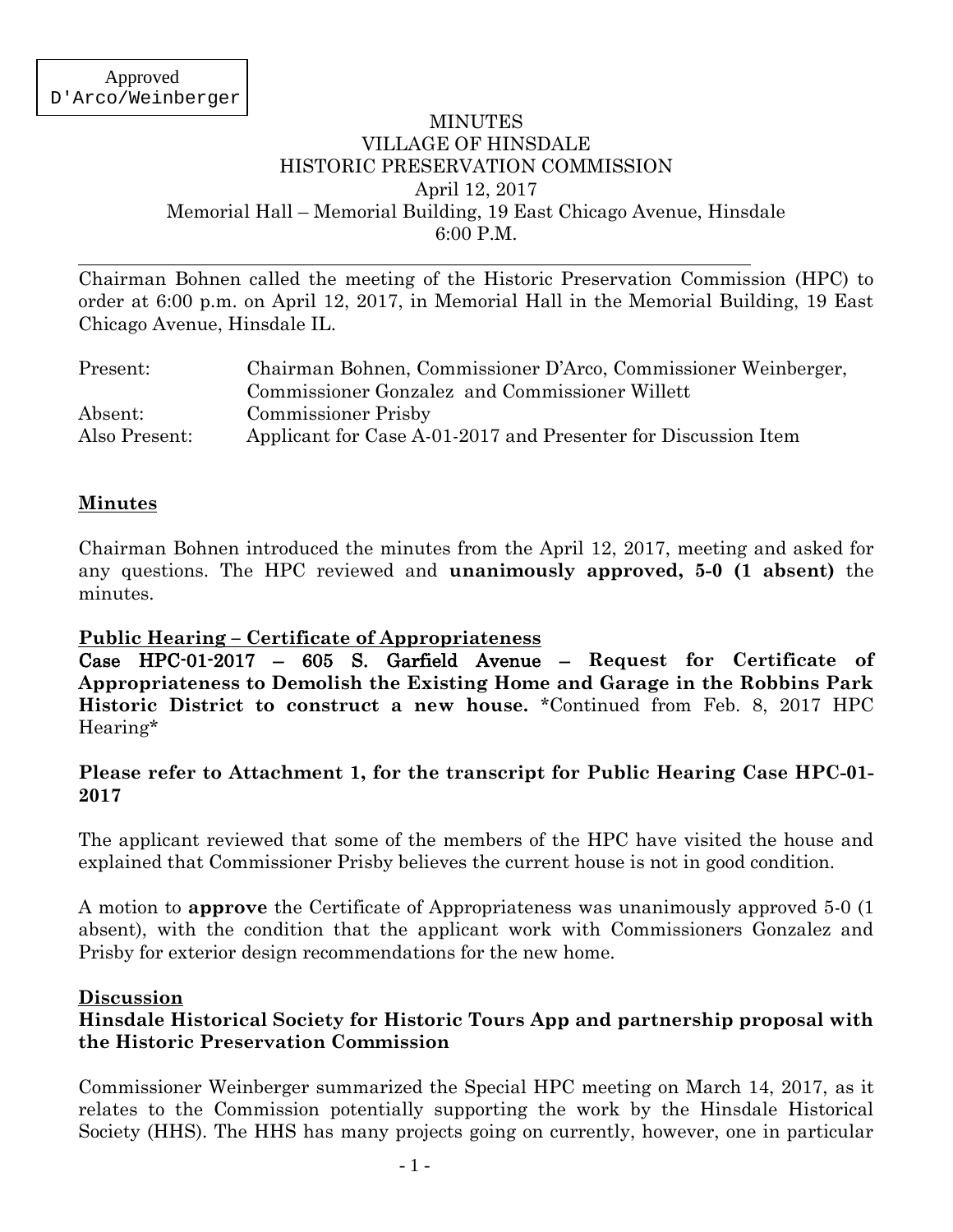is the development for a historic tours app. The HHS has not established a name for the app yet, but a lot of the work has been completed already. The app developer of choice is called "My Tours". To that end, Commissioner Weinberger invited the HHS staff to please review the additional details.

Ms. Karen Lopez reviewed that this project grew from a desire to broaden the HHS's exposure to some of the things it does. She acknowledged that they have a museum with short hours, and everyone is busy, and thus, the HHS would like to do something to break through that barrier to open up the awareness to the historical treasures we have in Hinsdale. To that end, they believed "Zook" was the perfect place to start. Ms. Lopez explained that they were very lucky to have an intern who was an architect, who could detail all the architectural features of a historic home. The HHS realized that geocoding all this information into a real time app would require a special service (programming). Having said this, My Tours, a 3rd party company rose to the top among the firms the HHS looked at. Ms. Lopez noted however, that this project was outside of what the HHS could afford. Thus, the HHS is currently seeking to identify potential funders, and is responding to a potential partnership with the HPC.

Chairman Bohnen expressed that he is thrilled about this, and believes it's a win-win situation between the synergies by the two organizations.

Ms. Karen Lopez also expressed the same thoughts and mentioned that we could continue to build off and expand the functions of the app once it's been established.

Chairman Bohnen asked if this app is for biking or walking.

Ms. Karen Lopez responded correct, and added running too. Since the locations and densities vary, some areas would be more appropriate for walking versus driving. She also mentioned that the app is projected to be ready by September, 2017, and will be available for Android and iOS.

Chairman Bohnen asked if the HPC has any questions or comments.

Commissioner Willett responded that he thinks this is a fantastic concept, and asked how they would measure success, and if there are metrics in place.

Ms. Karen Lopez replied that there are a number of things the HHS could look at, for example, the: number of downloads, and number of new memberships to the HHS/additional engagement with the HPC due to the app. She also mentioned that she is open to ideas if the HPC has any.

Commissioner Willett replied he will have to think about it some more, and explained he is intrigued because he has some experience in this area. Switching gears, he asked if there is a monthly maintenance fee and if there content updates.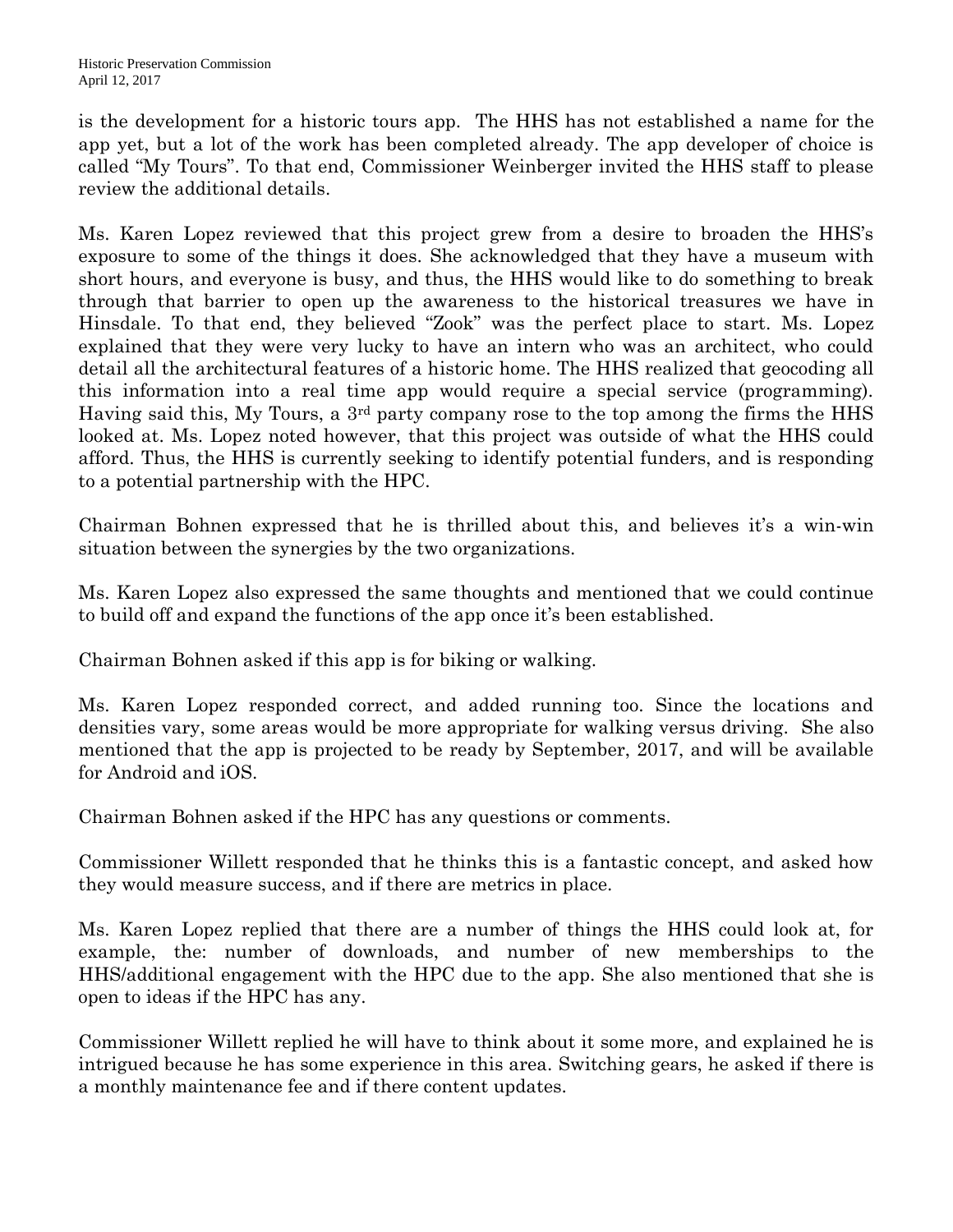Ms. Karen Lopez replied that there is an annual fee for the updates, and believes that is in the budget.

Commissioner Willett asked if there are a limited number of updates you would like to make.

Ms. Karen Lopez responded that she doesn't believe the Zook tour will have many updates since the work is essentially completed. However, if things went well, the next big update would be a new tour function on the app.

Commissioner Willett asked if it will be a free app or if there would be a cost.

Ms. Karen Lopez explained that's an interesting question. Some economic theory suggests that if the app is free, nobody would want it. Therefore, the app will probably have some charge, but the price has not been set.

Commissioner Willett asked if the format could be used on the phone, tablet and etc.

Ms. Karen Lopez responded it could work on tablets and smart phones, on both Droid and iOS. She will need to circle back on whether it would work on a desktop.

Commissioner Weinberger doesn't believe it will work on a desktop.

Commissioner Willett asked if it could play video content.

Ms. Karen Lopez replied no, but it does have audio capabilities, and likes the idea of an audio tour option.

Commissioner Willett asked if there is a "push" plan (marketing) to announce the new app.

Commissioner Gonzalez asked if there will be interior views of the homes on the tour.

Ms. Karen Lopez responded that each house is unique, so some homes will have interior shots and some will not. In addition, some may have past historic families who lived in the home.

Commissioner Gonzalez asked what if the residence doesn't want to supply any photographs.

Commissioner Weinberger responded that the photos would be historical and archived already.

Lynne Smaczny, Executive Director of the HHS, explained that the interior photos will pertain to Zook details, and clarified that they are not requesting for current interior photos of someone's home.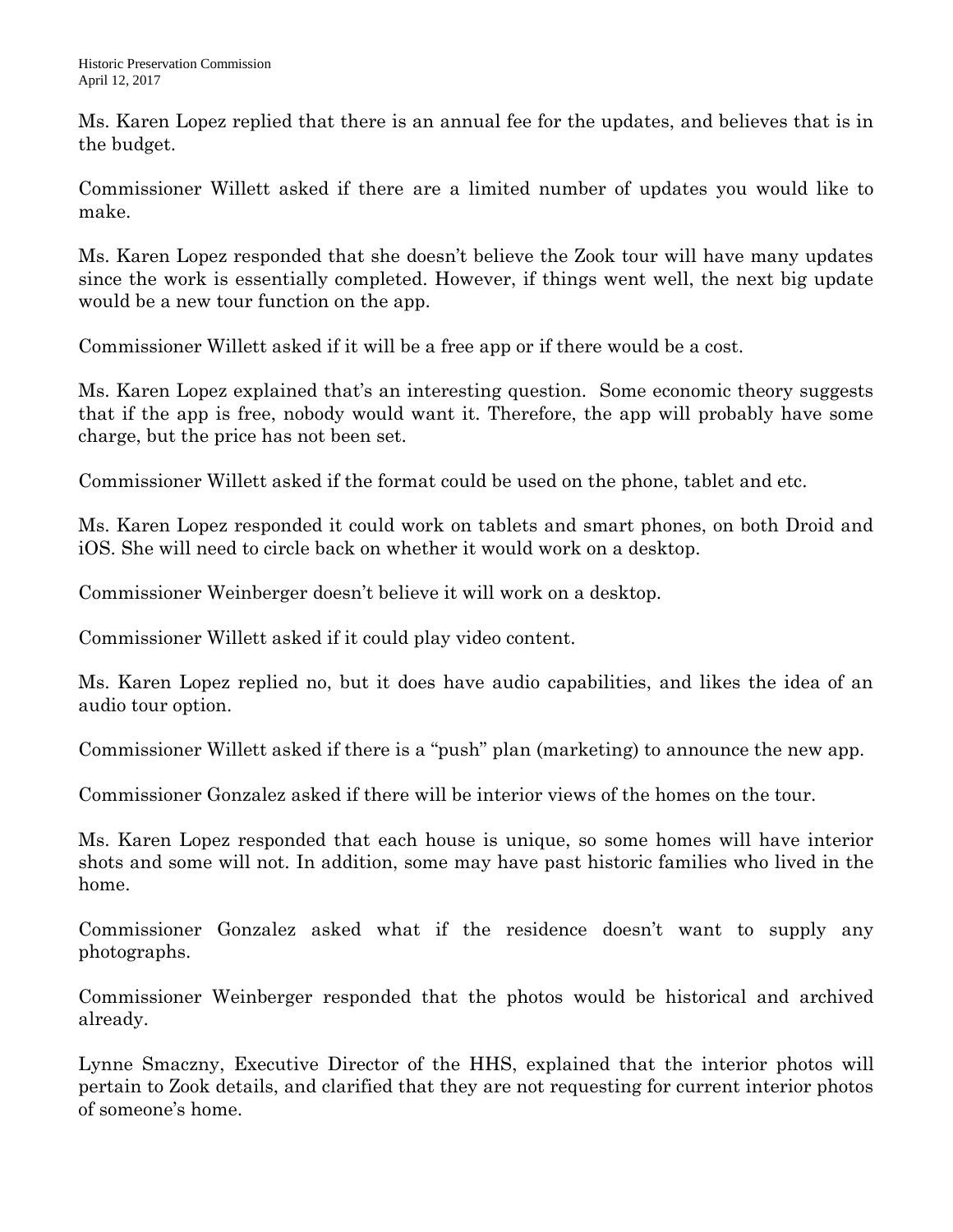Chairman Bohnen explained that the HPC designated May to honor Zook this year, and would like to discuss potential activities for preservation month. After hearing the functions and vision for the app, the Chairman of the HPC proposed to authorize at the next meeting, to allocate a \$5,000 budget to help launch the App in conjunction with the HHS and to promote the App.

Ms. Karen Lopez added that the HHS has a very detailed marketing plan that includes a list of contacts, graphic designers for promotional materials and a marketing committee.

Prior to adjourning, Chairman Bohnen noted that next Wednesday (April 19), there is a ZBA meeting with the 444 E. 4th Street as an Agenda item (previous HPC Agenda item). He expressed that anybody with an interest in the preservation of the Zook house to attend and offer their opinions. Additional discussion about the ZBA request ensued.

# **Adjournment**

Commissioner Bohnen asked for a motion to adjourn. The HPC unanimously agreed to adjourn at 6:46 PM. on April 12, 2017.

Respectfully Submitted,

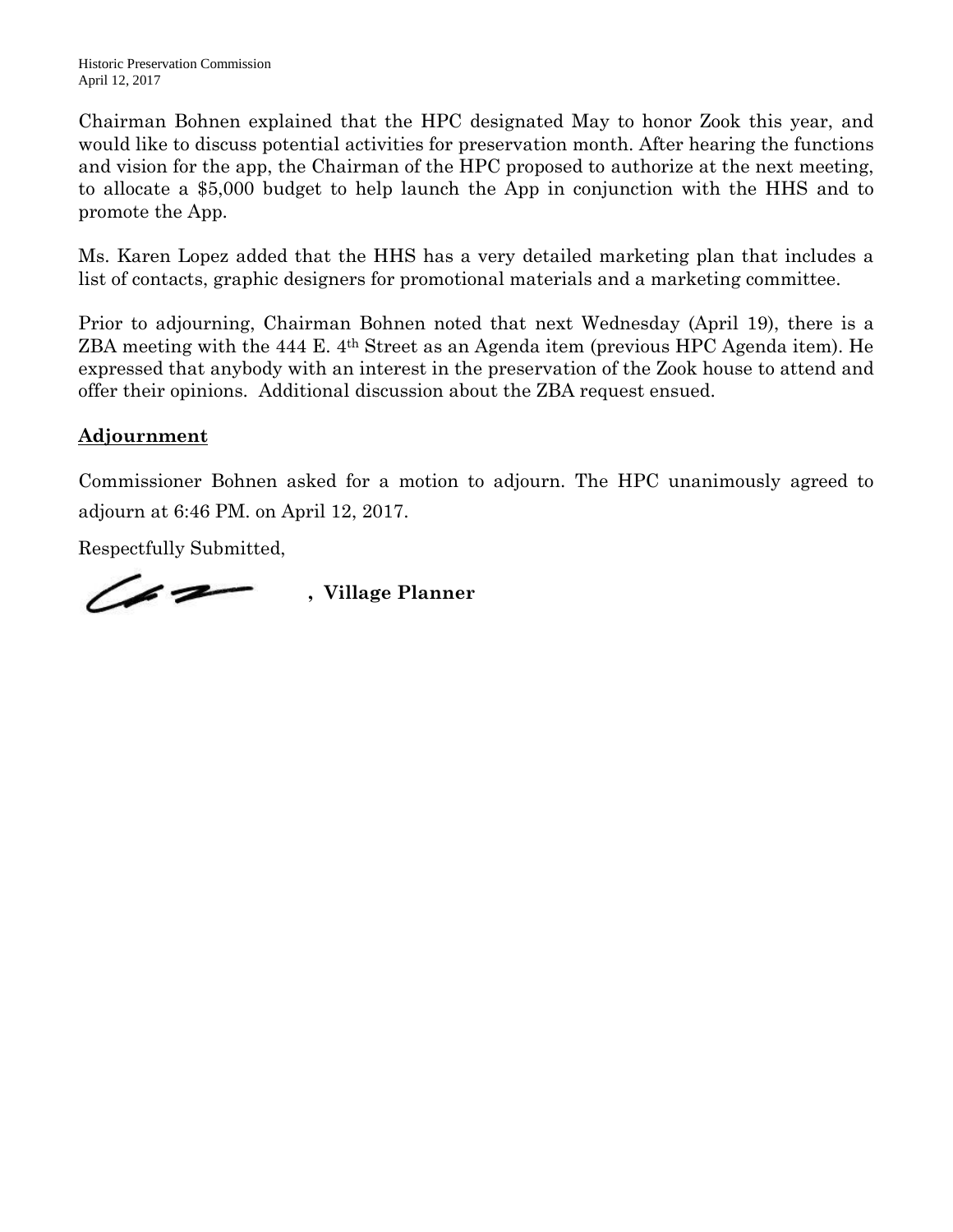STATE OF ILLINOIS ) ) ss: COUNTY OF DU PAGE )

#### BEFORE THE VILLAGE OF HINSDALE HISTORIC PRESERVATION COMMISSION

IN THE MATTER OF: )  $\overline{\phantom{a}}$ CASE NO. HPC-01-2017 ) ) and the contract of  $\mathcal{L}$ 605 SOUTH GARFIELD STREET. )

 CONTINUED REPORT OF PROCEEDINGS had and testimony taken at the Certificate of Appropriateness Public Hearing of the above-entitled matter before the Hinsdale Historic Preservation Commission, at 19 East Chicago Avenue, Hinsdale, Illinois, on the 12th day of April, 2017, at the hour of 6:00 p.m.

BOARD MEMBERS PRESENT:

MR. JOHN BOHNEN, Chairman; MS. JANICE D'ARCO, Member; MR. FRANK GONZALEZ, Member; MS. SHANNON WEINBERGER, Member; MR. TOM WILLETT, Member.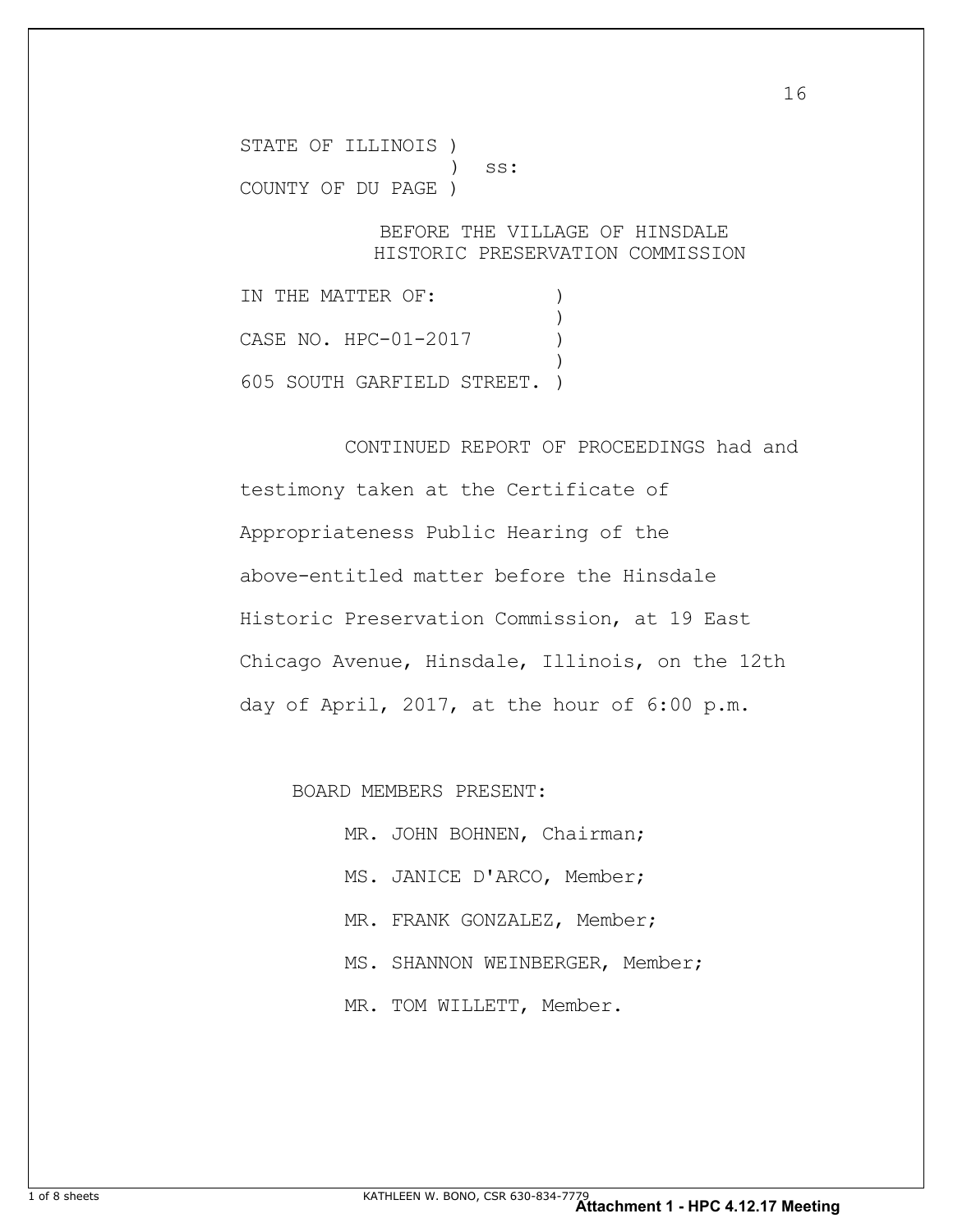|            | 17                                                     |                  | 19                                               |
|------------|--------------------------------------------------------|------------------|--------------------------------------------------|
|            | 1<br>ALSO PRESENT:                                     | 1                | MR. DOHERTY: I met with him at                   |
|            | $\mathbf{2}$<br>MR. CHAN YU, Village Planner;          | 2                | 605 South Garfield.                              |
|            | 3<br>MR. JAMES DOHERTY, Project Manager.               | 3                | CHAIRMAN BOHNEN: Oh, did you?                    |
|            | 4                                                      | 4                | MR. DOHERTY: Yes.                                |
|            | 5                                                      | 5                | CHAIRMAN BOHNEN: Oh, good. Good. And             |
|            | 6<br>CHAIRMAN BOHNEN: Let's move on to the             | 6                | did you folks have a meaningful conversation     |
|            | 7<br>public hearing for case HPC-01-2017 for           | 7                | about --                                         |
|            | 8<br>605 South Garfield Street if we may.              | 8                | MR. DOHERTY: Yes, we did.                        |
|            | 9<br>Mr. Doherty?                                      | 9                | CHAIRMAN BOHNEN: And what did you --             |
| 06:05:12PM | 10<br>(Mr. Doherty sworn.)                             | 10<br>06:07:12PM | Give me your take on that. What do you think?    |
|            | 11<br>MR. DOHERTY: Good evening. I'm here              | 11               | MR. DOHERTY: Well, his exact comments            |
|            | 12<br>again to request for a permit for the demolition | 12               | were it was a no-brainer. The brick and block    |
|            | 13<br>of 605 South Garfield to build a new             | 13               | foundation was in poor condition.                |
|            | 14<br>construction home.                               | 14               | CHAIRMAN BOHNEN: Yes.                            |
|            | 15<br><b>CHAIRMAN BOHNEN: And the Commissioners</b>    | 15               | MR. DOHERTY: And he recommended that             |
|            | 16<br>that wanted to go through that home, did         | 16               | it was a teardown.                               |
|            | 17<br>everybody get a chance to go through it?         | 17               | CHAIRMAN BOHNEN: Yes. Right. And                 |
|            | 18<br>MR. GONZALEZ: I didn't go through it,            | 18               | really where I was going towards the nature of   |
|            | 19<br>but I spoke with Prisby.                         | 19               | this memorandum has to do with some design       |
| 06:05:56PM | 20<br>CHAIRMAN BOHNEN: Jim Prisby.                     | 06:07:42PM 20    | features. Did he speak to you at all about some  |
|            | 21<br>MR. GONZALEZ: Jim. And we had some               | 21               | modifications on your designs?                   |
|            | 22<br>communication, and he explained that the house   | 22               | MR. DOHERTY: No.                                 |
|            |                                                        |                  |                                                  |
|            | 18                                                     |                  | 20                                               |
|            | 1<br>basically was in fairly poor condition.           | 1                | CHAIRMAN BOHNEN: He did not?                     |
|            | 2<br>CHAIRMAN BOHNEN: Right.                           | 2                | MR. DOHERTY: He did not, no.                     |
|            | 3<br>MR. GONZALEZ: So I haven't walked                 | 3                | CHAIRMAN BOHNEN: Okay.                           |
|            | through, but I will take his word. And I have          | 4                | MR. GONZALEZ: That's what he conveyed            |
|            | driven by the house many times so I can see the<br>5   | 5                | to me in an e-mail to me directly about the      |
|            | condition.<br>6                                        | 6                | design.                                          |
|            | 7<br>CHAIRMAN BOHNEN: Okay. Are there any              | 7                | CHAIRMAN BOHNEN: Well, did he --                 |
|            | 8<br>comments about 605 South Garfield?                | 8                | That's probably --                               |
|            | 9<br>I think our concern, if I may --                  | 9                | MR. GONZALEZ: About the design of the            |
| 06:06:31PM | 10<br>Jim Prisby wrote a memorandum. Did you get a     | 10<br>06:08:00PM | home, yes.                                       |
|            | 11<br>copy of that, Frank?                             | 11               | CHAIRMAN BOHNEN: I think that, if I              |
|            | 12<br>MR. GONZALEZ: A memoranda? No.                   | 12               | may, I'm going to quote from this. Jim Prisby,   |
|            | 13<br>CHAIRMAN BOHNEN: I thought he said --            | 13               | our architect, one of our two architects, had    |
|            | 14<br>Okay.                                            | 14               | some concern about 2-story board and batten,     |
|            | 15<br>MR. GONZALEZ: Not the memorandum.                | 15               | which you were proposing for the bulk of the     |
|            | 16<br>CHAIRMAN BOHNEN: It showed here you              | 16               | walls. He'd like to keep that smaller area as    |
|            | 17<br>got a copy of it. Maybe I'm mistaken. I can      | 17               | gables, and he says that he thinks that it would |
|            | 18<br>paraphrase it for the Commission. Jim Prisby is  | 18               | end up being done with 8-foot plywood sheets and |
|            | 19<br>one of the two architects that are on our board. | 19               | it would be seamed at the joints. And in the     |
| 06:06:58PM | 20<br>MR. DOHERTY: Yes.                                | 06:08:50PM 20    | long-term, he felt it would not hold up and      |
|            | 21<br>CHAIRMAN BOHNEN: And we mentioned to             | 21               | maintain its appearance.                         |

**Attachment 1 - HPC 4.12.17 Meeting**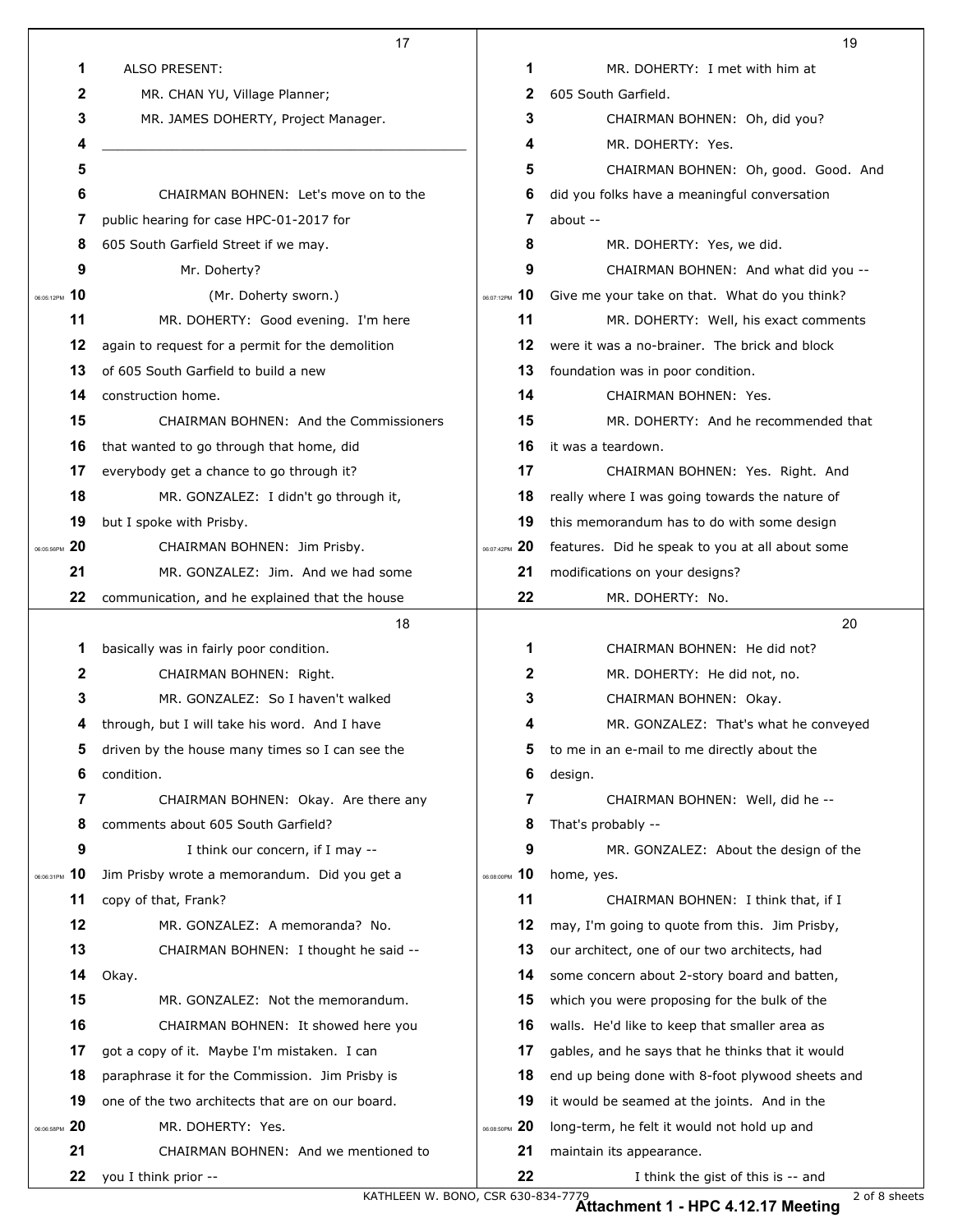|                   | 21                                               |                 | 23                                                                      |
|-------------------|--------------------------------------------------|-----------------|-------------------------------------------------------------------------|
| 1                 | I do concur with him to a degree -- that the     | 1               | that.                                                                   |
| 2                 | location of this house at 6th and Garfield is    | $\mathbf 2$     | MR. DOHERTY: Yes. Completely, yes.                                      |
| 3                 | kind of a gateway to our historic neighborhood   | 3               | CHAIRMAN BOHNEN: This is done in the                                    |
| 4                 | on 6th Street with our brick street there.       | 4               | spirit of cooperation. And we would appreciate                          |
| 5                 | And I think the concerns that --                 | 5               | it if you would meet with the guys.                                     |
| 6                 | And he expressed this in our last meeting to     | 6               | MR. DOHERTY: Yes. I have already had                                    |
| 7                 | some degree about the black windows, and he felt | 7               | a meeting with Jim.                                                     |
| 8                 | that the home could be tweaked --                | 8               | CHAIRMAN BOHNEN: And listen to what                                     |
| 9                 | MR. DOHERTY: Okay.                               | 9               | they have to say. And maybe some of it makes                            |
| 10<br>06:09:32PM  | CHAIRMAN BOHNEN: -- in a fashion that            | 06:11:27PM 10   | sense and maybe it doesn't.                                             |
| 11                | would not really cost a lot of money in changes  | 11              | MR. DOHERTY: Yes.                                                       |
| 12                | but might give it a little more importance in    | 12              | CHAIRMAN BOHNEN: Is that okay with                                      |
| 13                | appearance so that it fit into that streetscape  | 13              | you?                                                                    |
| 14                | as people entered into the historic              | 14              | MR. DOHERTY: We will listen to the                                      |
| 15                | neighborhood.                                    | 15              | ideas and take everything into consideration.                           |
| 16                | And he, what he would like to do --              | 16              | MR. GONZALEZ: Okay. Okay.                                               |
| 17                | and with your concurrence, obviously -- but what | 17              | CHAIRMAN BOHNEN: That's right.                                          |
| 18                | he would like to do would be to meet with you.   | 18              | MS. D'ARCO: I have seen your homes                                      |
| 19                | And I think my sense is that we are prepared to  | 19              | throughout town, and I think they are beautiful.                        |
| 06:10:13PM 20     | give you the Certificate of Appropriateness to   | 06:11:43PM 20   | I do think that within the last two years we                            |
| 21                | tear it down, but there is some conditions here  | 21              | have seen a lot of white farmhouse homes go up                          |
| 22                | that Jim has outlined.                           | 22              | with the same aesthetics on the exterior. And                           |
|                   |                                                  |                 |                                                                         |
|                   | 22                                               |                 | 24                                                                      |
| 1                 | MR. DOHERTY: Okay.                               | 1               | when you meet with Jim and Frank and maybe just                         |
| 2                 | CHAIRMAN BOHNEN: That if you would see           | 2               | toss around some design ideas to make it a                              |
| 3                 | fit to meet with Frank and with Jim and just     | 3               | little different so it's not the same style that                        |
| 4                 | bandy these things around a little bit.          | 4               | keeps going up around town.                                             |
| 5                 | MR. DOHERTY: Yes.                                | 5               | I think most of the builder homes                                       |
| 6                 | CHAIRMAN BOHNEN: So that he could give           | 6               | are pretty similar in that sense, and I know                            |
| 7                 | you some thoughts he had as to how to cast that  | 7               | that there is a design that you have. And I                             |
| 8                 | house in a little more important light due to    | 8               | respect that.                                                           |
| 9                 | its location.                                    | 9               | MR. DOHERTY: Yes.                                                       |
| 10<br>06:10:44PM  | MR. DOHERTY: Yes. We can meet and                | $06:12:13PM$ 10 | MS. D'ARCO: And they are great. But                                     |
| 11                | discuss the options to move forward.             | 11              | because of where the position is in the district                        |
| 12                | MR. GONZALEZ: Believe me, we are                 | 12              | it would be nice to see something just a little                         |
| 13                | pretty careful. We try to offer opinions that    | 13              | bit, a little different.                                                |
| 14                | are not costly and certainly work with your      | 14              | MR. DOHERTY: Okay.                                                      |
| 15                | existing floor plan. We are not going to change  | 15              | MS. D'ARCO: Tweaking the exterior a                                     |
| 16                | the size. It's blending in the streetscape.      | 16              | little bit.                                                             |
| 17                | And maybe we could toss around some ideas and    | 17              | MR. DOHERTY: Okay.                                                      |
| 18                | you can suggest some, too. And we can say,       | 18              | MS. D'ARCO: What I have just heard                                      |
| 19                | okay, this works or doesn't work.                | 19              | throughout town is, Oh, another white farmhouse,                        |
| -20<br>06:11:10PM | CHAIRMAN BOHNEN: And we are advisory.            | 06:12:29PM 20   | another white farmhouse. So it would probably                           |
| 21                | MR. DOHERTY: Yes.                                | 21              | be to your benefit, obviously, to maybe change<br>it a little bit of -- |

3 of 8 sheets KATHLEEN W. BONO, CSR 630-834-7779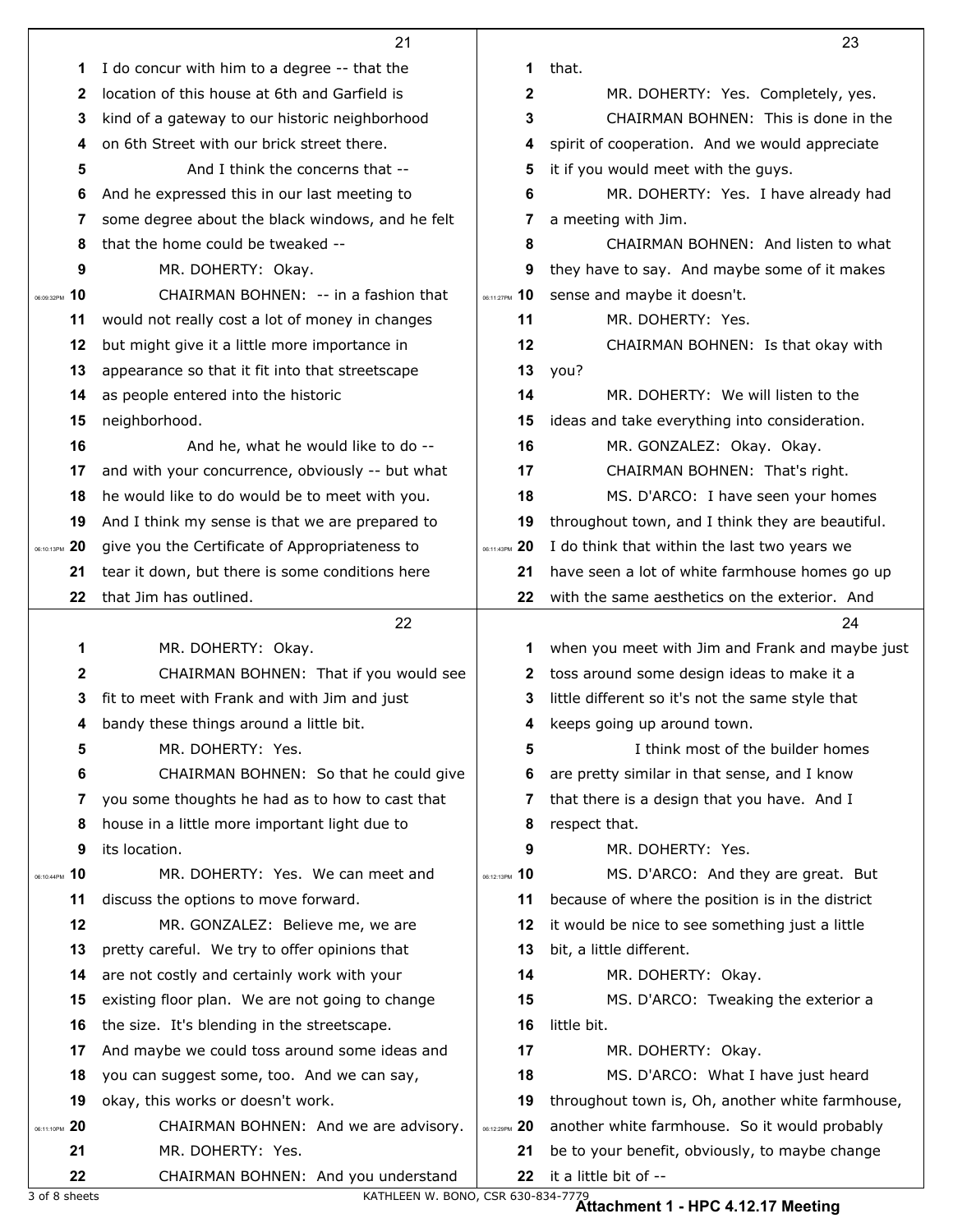|               | 25                                                                                |                   | 27                                               |
|---------------|-----------------------------------------------------------------------------------|-------------------|--------------------------------------------------|
|               | 1<br>MR. DOHERTY: The existing home                                               | 1                 | college visit, a trip. He will be back in town.  |
|               | currently is white also.<br>$\mathbf{2}$                                          | 2                 | MR. DOHERTY: He's gone for ten days I            |
|               | CHAIRMAN BOHNEN: Right.<br>3                                                      | 3                 | believe.                                         |
|               | MS, D'ARCO: But it's a historical<br>4                                            | 4                 | CHAIRMAN BOHNEN: Ten?                            |
|               | stucco home. It actually used to be a frame<br>5                                  | 5                 | MR. DOHERTY: Yes.                                |
|               | 6<br>home.                                                                        | 6                 | MR. GONZALEZ: He gave me his schedule,           |
|               | MS. WEINBERGER: I'd say I do know the<br>7                                        | 7                 | yes.                                             |
|               | 8<br>historical society does have some original                                   | 8                 | CHAIRMAN BOHNEN: Is that going to                |
|               | photos of the home.<br>9                                                          | 9                 | impede you if you --                             |
| 06:12:52PM    | MR. DOHERTY: Yes.<br>10                                                           | 06:14:21PM 10     | MR. DOHERTY: Well, as long as at some            |
|               | 11<br>MS. WEINBERGER: And it was actually a                                       | 11                | point if it doesn't impede us getting our permit |
|               | 12<br>clapboard Victorian with a beautiful front                                  | 12                | from the building department.                    |
|               | porch. So if you are interested at all, I mean<br>13                              | 13                | CHAIRMAN BOHNEN: I don't think so.               |
|               | maybe there is something you can grab out of<br>14                                | 14                | No.                                              |
|               | 15<br>those old photos.                                                           | 15                | MR. DOHERTY: Then I don't have any               |
|               | 16<br>MR. DOHERTY: I think on the blueprints                                      | 16                | problems with it at all. No. No.                 |
|               | it shows we are proposing a large front porch on<br>17                            | 17                | CHAIRMAN BOHNEN: I mean you have                 |
|               | the building also.<br>18                                                          | 18                | demonstrated that you would like to have that    |
|               | 19<br>MS. WEINBERGER: Okay. Okay.                                                 | 19                | conversation?                                    |
| 06:13:11PM    | CHAIRMAN BOHNEN: Well, based on your<br>20                                        | -20<br>06:14:35PM | MR. DOHERTY: For sure.                           |
|               | 21<br>spirit of cooperation, Mr. Doherty, can I have a                            | 21                | CHAIRMAN BOHNEN: We appreciate it. No            |
|               | 22<br>motion to approve the Certificate of                                        | 22                | reason why everything can't progress. Right?     |
|               |                                                                                   |                   |                                                  |
|               | 26                                                                                |                   | 28                                               |
|               | Appropriateness to demolish the home and the<br>1                                 | 1                 | MR. DOHERTY: Welcome ideas from any              |
|               | garage at 605 South Garfield with conditions.<br>2                                | 2                 | architects. The more we get, the better.         |
|               | 3<br>MR. GONZALEZ: Yes. I approve with                                            | 3                 | MR. GONZALEZ: We are malleable. We               |
|               | conditions, Frank Gonzalez.<br>4                                                  | 4                 | work with you. We're not going to throw in a     |
|               | 5<br>CHAIRMAN BOHNEN: Okay. Make a motion.                                        | 5                 | monkey wrench into it.                           |
|               | MR. GONZALEZ: I'll make a motion.<br>6                                            | 6                 | MR. DOHERTY: Sounds good.                        |
|               | CHAIRMAN BOHNEN: To that effect?<br>7                                             | 7                 | CHAIRMAN BOHNEN: So you just proceed             |
|               | 8<br>MR. GONZALEZ: To that effect, correct.                                       | 8                 | as you would.                                    |
|               | 9<br>CHAIRMAN BOHNEN: Second, please?                                             | 9                 | MR. DOHERTY: Okay.                               |
| 06:13:42PM 10 | MS. D'ARCO: I second that.                                                        | 06:14:54PM 10     | CHAIRMAN BOHNEN: And when the meeting            |
|               | 11<br>CHAIRMAN BOHNEN: All in favor?                                              | 11                | is held, then let us know.                       |
|               | 12<br>(A chorus of ayes.)                                                         | 12                | MR. GONZALEZ: Okay.                              |
|               | 13<br>CHAIRMAN BOHNEN: So that motion                                             | 13                | MR. DOHERTY: Okay, thank you.                    |
|               | carries, Mr. Doherty. And at your convenience,<br>14                              | 14                | CHAIRMAN BOHNEN: Have a good evening.            |
|               | 15<br>perhaps you guys can --                                                     | 15                | So we can close that public hearing.             |
|               | 16<br>MR. GONZALEZ: We will figure, I will                                        | 16                | $* * *$                                          |
|               | speak to Jim and then we'll circle around some<br>17                              | 17                | (Which were all the proceedings had              |
|               | 18<br>e-mails and what's convenient for you and myself                            | 18                | in the above-entitled cause.)                    |
|               | 19<br>but soon.                                                                   | 19                |                                                  |
| 06:14:04PM    | MR. DOHERTY: Currently Jim is out of<br>20                                        | 20                |                                                  |
|               | town. I think he left today.<br>21<br>22<br>CHAIRMAN BOHNEN: He did. He went on a | 21<br>22          |                                                  |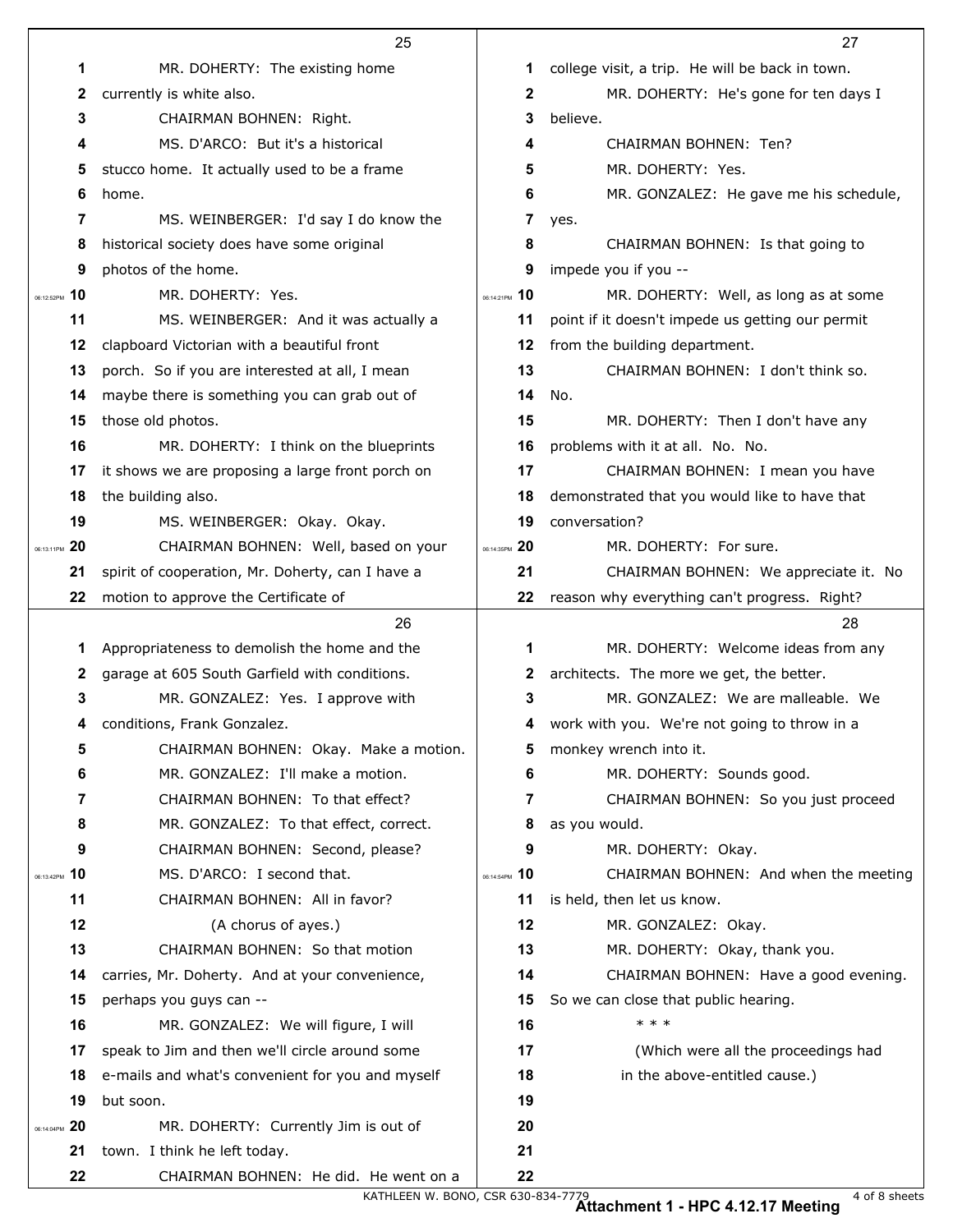|              | 29                                               |
|--------------|--------------------------------------------------|
| 1            | STATE OF ILLINOIS)                               |
|              | ) SS.                                            |
| $\mathbf{2}$ | COUNTY OF DU PAGE)                               |
|              |                                                  |
| 3            |                                                  |
|              |                                                  |
| 4            | I, JANICE H. HEINEMANN, CSR, RDR, CRR,           |
| 5            | do hereby certify that I am a court reporter     |
| 6            | doing business in the State of Illinois, that I  |
| 7            | reported in shorthand the testimony given at the |
| 8            | hearing of said cause, and that the foregoing is |
| 9            | a true and correct transcript of my shorthand    |
| 10           | notes so taken as aforesaid.                     |
| 11           |                                                  |
| $12 \,$      |                                                  |
| 13           |                                                  |
| 14           | Janice H. Heinemann CSR, RDR, CRR                |
|              | License No 084-001391                            |
| 15           |                                                  |
|              |                                                  |
| 16           |                                                  |
| 17           |                                                  |
| 18           |                                                  |
| 19           |                                                  |
| 20           |                                                  |
| 21           |                                                  |
| 22           |                                                  |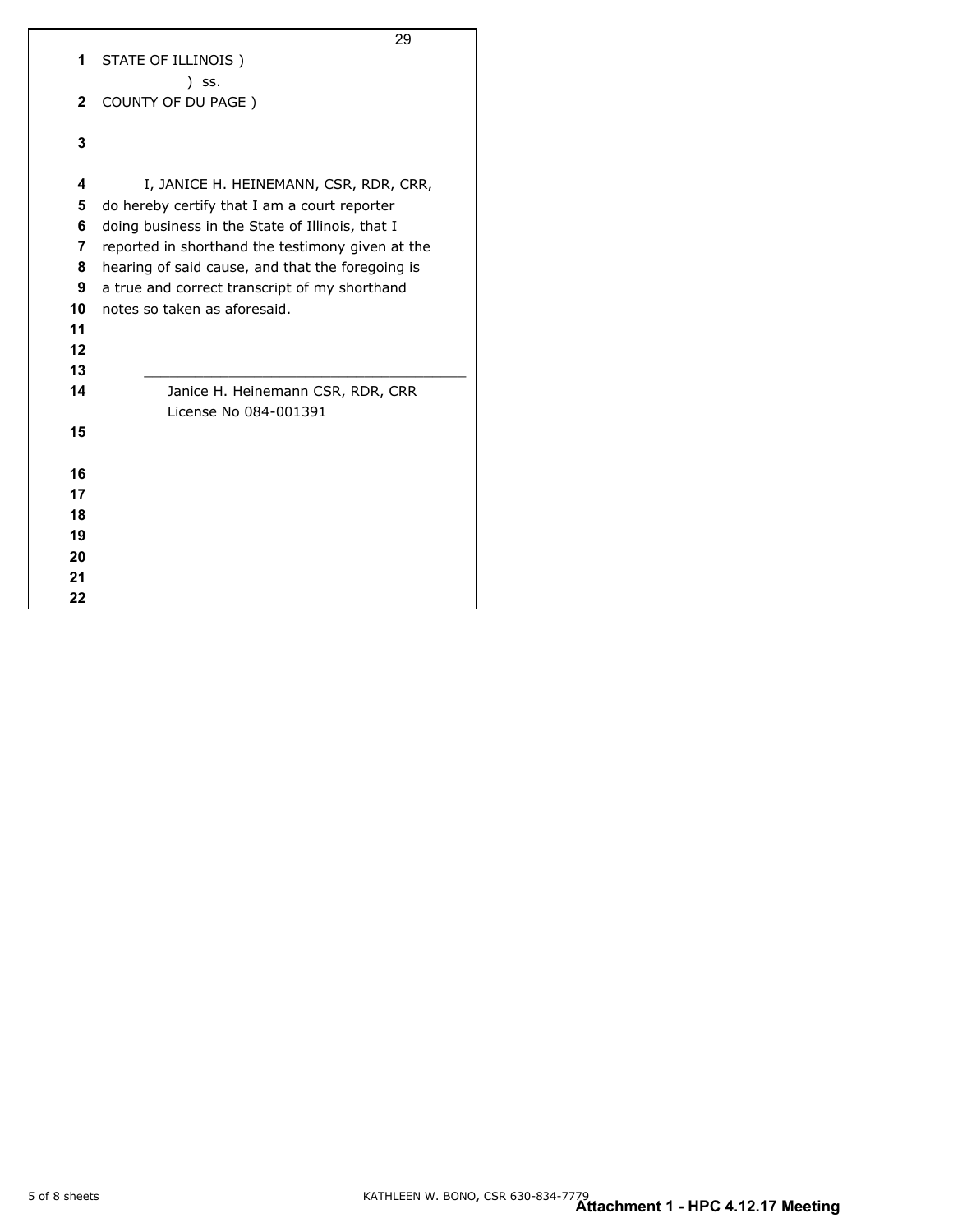| 0                              | <b>based</b> [1] - $25:20$                | 19:17, 20:1, 20:3,                           | correct [2] - 26:8.             | e-mails [1] - 26:18                               |
|--------------------------------|-------------------------------------------|----------------------------------------------|---------------------------------|---------------------------------------------------|
|                                | <b>batten</b> $[1] - 20:14$               | 20:7, 20:11, 21:10,                          | 29:9                            | East $[1] - 16:12$                                |
| 084-001391 $[1]$ -             | <b>beautiful</b> $[2] - 23:19$ ,          | 22.2, 22.6, 22.20,                           | cost $[1] - 21:11$              | effect [2] - 26:7, 26:8                           |
| 29:14                          | 25:12                                     | 22:22, 23:3, 23:8,                           | costly [1] - 22:14              | end [1] - 20:18                                   |
|                                | <b>BEFORE</b> $[1]$ - 16:3                | 23:12, 23:17, 25:3,                          | <b>COUNTY</b> [2] - 16:2,       | entered [1] - 21:14                               |
| 1                              | benefit [1] - 24:21                       | 25:20, 26:5, 26:7,                           | 29:2                            | entitled [2] - 16:11,                             |
|                                | <b>better</b> $[1] - 28:2$                | 26.9, 26.11, 26.13,                          | court $[1] - 29:5$              | 28:18                                             |
|                                | <b>bit</b> [4] - $22:4$ , $24:13$ ,       | 26:22, 27:4, 27:8,                           | CRR [2] - 29:4, 29:14           | evening $[2] - 17:11$ ,                           |
| <b>12th</b> $[1]$ - 16:13      | 24:16, 24:22                              | 27:13, 27:17, 27:21,                         | CSR $[2] - 29:4$ , 29:14        | 28:14                                             |
| $19$ [1] - 16:12               | <b>black</b> $[1] - 21:7$                 | 28:7, 28:10, 28:14                           |                                 | exact [1] - 19:11                                 |
|                                | <b>blending</b> $[1]$ - 22:16             | Chairman [1] - 16:17                         | D                               | existing [2] - 22:15,                             |
| $\mathbf 2$                    | <b>block</b> $[1]$ - 19:12                | <b>CHAN</b> $[1] - 17:2$                     |                                 | 25:1                                              |
|                                | blueprints [1] -                          | <b>chance</b> [1] - 17:17                    | <b>D'ARCO</b> $[7]$ - 16:18,    | explained [1] - 17:22                             |
|                                | 25:16                                     | change [2] - 22:15,<br>24:21                 | 23:18, 24:10, 24:15,            | <b>expressed</b> $[1] - 21:6$                     |
| 2-story [1] - 20:14            | <b>board</b> $[2] - 18.19$ ,              |                                              | 24:18, 25:4, 26:10              | exterior [2] - 23:22,                             |
| $2017$ [1] - 16:14             | 20:14                                     | changes [1] - 21:11                          | days $[1] - 27:2$               | 24:15                                             |
|                                | <b>BOARD</b> [1] - 16:16                  | Chicago [1] - 16:13                          | degree [2] - 21:1,              |                                                   |
| 6                              | <b>BOHNEN [43] -</b>                      | chorus [1] - 26:12                           | 21:7                            | F                                                 |
|                                | 16:17, 17:6, 17:15,                       | circle [1] - 26:17                           | demolish $[1] - 26:1$           |                                                   |
| $605$ [6] - 16.6, 17.8,        | 17:20, 18:2, 18:7,                        | clapboard $[1]$ - 25:12<br>close [1] - 28:15 | demolition [1] -                | fairly $[1]$ - 18:1                               |
| 17:13, 18:8, 19:2,             | 18:13, 18:16, 18:21,                      |                                              | 17:12                           | farmhouse [3] -                                   |
| 26:2                           | 19:3, 19:5, 19:9,                         | college [1] - 27:1<br>comments [2] - 18:8,   | demonstrated [1] -              | 23:21, 24:19, 24:20                               |
| $6:00$ [1] - 16:14             | 19:14, 19:17, 20:1,<br>20:3, 20:7, 20:11, | 19:11                                        | 27:18                           | <b>fashion</b> $[1] - 21:10$                      |
| 6th [2] - 21:2, 21:4           | 21:10, 22:2, 22:6,                        | <b>COMMISSION [1] -</b>                      | department [1] -                | favor $[1] - 26.11$                               |
|                                | 22:20, 22:22, 23:3,                       | 16:3                                         | 27:12                           | features [1] - 19:20                              |
| 8                              | 23.8, 23.12, 23.17,                       | Commission [2] -                             | design $[5]$ - 19:19,           | felt [2] - 20:20, 21:7                            |
|                                | 25:3, 25:20, 26:5,                        | 16:12, 18:18                                 | 20:6, 20:9, 24:2, 24:7          | figure $[1] - 26:16$                              |
|                                | 26:7, 26:9, 26:11,                        | Commissioners [1] -                          | designs [1] - 19:21             | fit $[2] - 21:13$ , 22:3                          |
| 8-foot $[1]$ - 20:18           | 26:13, 26:22, 27:4,                       | 17:15                                        | <b>different</b> $[2] - 24:3$ , | floor $[1] - 22.15$                               |
|                                | 27:8, 27:13, 27:17,                       | communication [1] -                          | 24:13                           | <b>folks</b> $[1] - 19.6$                         |
| A                              | 27:21, 28:7, 28:10,                       | 17:22                                        | directly [1] - 20:5             | foregoing $[1]$ - 29.8                            |
|                                | 28:14                                     | completely $[1]$ - 23:2                      | discuss $[1] - 22:11$           | forward [1] - 22:11                               |
| above-entitled [2] -           | <b>brainer</b> $[1] - 19:12$              | concern [2] - 18:9,                          | district [1] - 24:11            | foundation [1] -                                  |
| 16:11, 28:18                   | <b>brick</b> $[2] - 19:12$                | 20:14                                        | DOHERTY $[35]$ -                | 19:13                                             |
| advisory [1] - 22:20           | 21:4                                      | concerns [1] - 21:5                          | 17:3, 17:11, 18:20,             | <b>frame</b> $[1] - 25:5$                         |
| aesthetics [1] -               | <b>build</b> $[1] - 17:13$                | concur [1] - 21:1                            | 19:1, 19:4, 19:8,               | <b>FRANK</b> [1] - 16:19                          |
| 23:22                          | <b>builder</b> [1] - 24:5                 | concurrence [1] -                            | 19:11, 19:15, 19:22,            | <b>Frank</b> $[4] - 18:11$ ,                      |
| <b>aforesaid</b> $[1]$ - 29:10 | <b>building</b> $[2] - 25:18$ ,           | 21:17                                        | 20:2, 21:9, 22:1, 22:5,         | 22:3, 24:1, 26:4                                  |
| <b>ALSO</b> [1] - 17:1         | 27:12                                     | <b>condition</b> $[3] - 18.1$ ,              | 22:10, 22:21, 23:2,             | front $[2] - 25:12$ ,                             |
| appearance [2] -               | <b>bulk</b> $[1] - 20:15$                 | 18:6, 19:13                                  | 23.6, 23.11, 23.14,             | 25:17                                             |
| 20:21, 21:13                   | <b>business</b> $[1] - 29:6$              | conditions [3] -                             | 24:9, 24:14, 24:17,             |                                                   |
| appreciate $[2] - 23:4$ ,      |                                           | 21:21, 26:2, 26:4                            | 25:1, 25:10, 25:16,             | G                                                 |
| 27:21                          | C                                         | consideration [1] -                          | 26:20, 27:2, 27:5,              |                                                   |
| Appropriateness [3]            |                                           | 23:15                                        | 27:10, 27:15, 27:20,            |                                                   |
| - 16:10, 21:20, 26:1           |                                           | construction [1] -                           | 28:1, 28:6, 28:9,               | gables [1] - 20:17                                |
| approve $[2] - 25:22$          | careful [1] - 22:13                       | 17.14                                        | 28:13                           | garage [1] - 26:2                                 |
| 26:3                           | carries [1] - 26:14                       | <b>CONTINUED [1] -</b>                       | Doherty [4] - 17:9,             | <b>GARFIELD</b> [1] - 16:6                        |
| April [1] - 16:14              | <b>CASE</b> $[1] - 16.5$                  | 16:8                                         | 17:10, 25:21, 26:14             | <b>Garfield</b> [6] - 17:8,<br>17:13, 18:8, 19:2, |
| architect [1] - 20:13          | case [1] - 17:7                           | convenience [1] -                            | done $[2] - 20:18$ ,            |                                                   |
| architects [3] -               | cast $[1] - 22:7$                         | 26:14                                        | 23.3                            | 21:2, 26:2                                        |
| 18:19, 20:13, 28:2             | certainly [1] - 22:14                     | convenient [1] -                             | down $[1] - 21:21$              | gateway [1] - 21:3<br><b>gist</b> $[1]$ - 20:22   |
| area [1] - 20:16               | Certificate [3] - 16:9,                   | 26:18                                        | driven $[1] - 18.5$             |                                                   |
| <b>Avenue</b> [1] - 16:13      | 21:20, 25:22                              | conversation [2] -                           | DU [2] - 16:2, 29:2             | given [1] - 29:7                                  |
| ayes [1] - 26:12               | certify [1] - 29:5                        | 19:6, 27:19                                  | due [1] - 22:8                  | <b>Gonzalez</b> [1] - 26:4                        |
|                                | CHAIRMAN [42] -                           | conveyed [1] - 20:4                          |                                 | <b>GONZALEZ</b> [17] -<br>16:19, 17:18, 17:21,    |
| В                              | 17:6, 17:15, 17:20,                       | cooperation [2] -                            | Е                               | 18:3, 18:12, 18:15,                               |
|                                | 18:2, 18:7, 18:13,                        | 23:4, 25:21                                  |                                 | 20:4, 20:9, 22:12,                                |
|                                | 18:16, 18:21, 19:3,                       | copy [2] - 18:11,                            | e-mail [1] - 20:5               | 23:16, 26:3, 26:6,                                |
| <b>bandy</b> $[1] - 22:4$      | 19.5, 19.9, 19.14,                        | 18:17                                        |                                 |                                                   |

KATHLEEN W. BONO, CSR 630-834-7779 6 of 8 sheets **Attachment 1 - HPC 4.12.17 Meeting**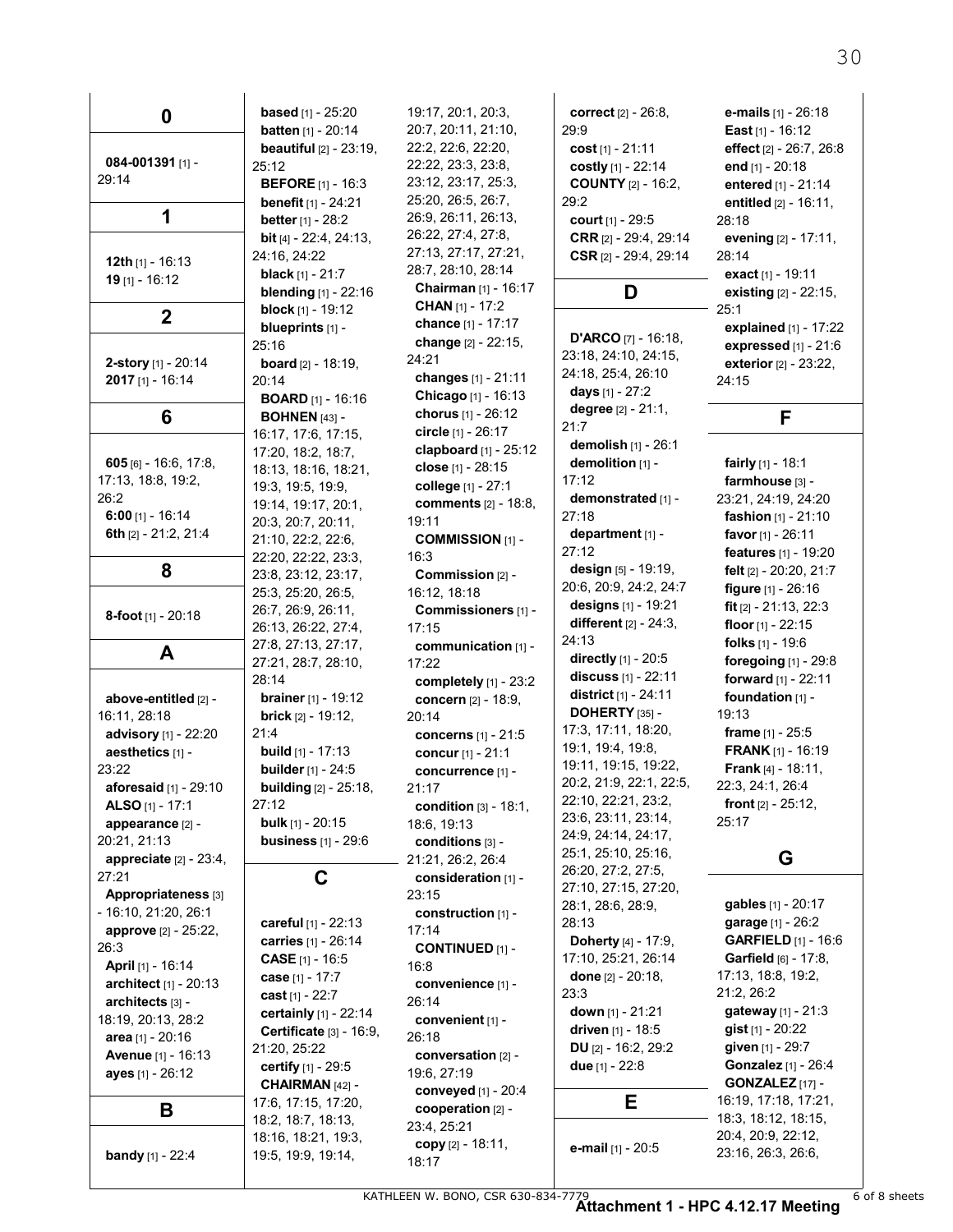| 26:8, 26:16, 27:6,<br>28:3, 28:12<br>grab [1] - 25:14<br>great [1] - 24:10<br>guys [2] - 23:5,<br>26:15<br>н<br><b>heard</b> $[1] - 24:18$<br>hearing [3] - 17:7,<br>28:15, 29:8<br>Hearing [1] - 16:10<br><b>HEINEMANN</b> [1] -                                                                           | J<br><b>JAMES</b> $[1]$ - 17:3<br><b>JANICE</b> [2] - 16:18,<br>29:4<br>Janice [1] - 29:14<br><b>Jim</b> $[11] - 17:20$ ,<br>17:21, 18:10, 18:18,<br>20:12, 21:22, 22:3,<br>23:7, 24:1, 26:17,<br>26:20<br><b>JOHN</b> $[1]$ - 16:17<br>joints [1] - 20:19                                                                     | 18:10, 18:15, 19:19<br>mentioned [1] -<br>18:21<br>met $[1] - 19.1$<br>$might [1] - 21:12$<br><b>mistaken</b> [1] - 18:17<br>modifications [1] -<br>19:21<br>money $[1] - 21:11$<br>monkey [1] - 28:5<br>most $[1] - 24.5$<br>motion [4] - 25:22,<br>26.5, 26.6, 26.13<br>move [2] - 17:6,                             | offer [1] - 22:13<br>old $[1] - 25:15$<br>one [2] - 18:19,<br>20:13<br>opinions [1] - 22:13<br>options [1] - 22:11<br>original [1] - 25:8<br>outlined [1] - 21:22<br>P<br>$p.m$ [1] - 16:14<br>PAGE [2] - 16:2, 29:2                                                                                        | R<br><b>RDR</b> [2] - 29:4, 29:14<br>really [2] - 19:18,<br>21:11<br>reason $[1] - 27:22$<br>recommended [1] -<br>19:15<br><b>REPORT</b> [1] - 16:8<br>reported [1] - 29:7<br>reporter [1] - 29:5<br>request [1] - 17:12<br>respect [1] - 24:8                               |
|-------------------------------------------------------------------------------------------------------------------------------------------------------------------------------------------------------------------------------------------------------------------------------------------------------------|--------------------------------------------------------------------------------------------------------------------------------------------------------------------------------------------------------------------------------------------------------------------------------------------------------------------------------|------------------------------------------------------------------------------------------------------------------------------------------------------------------------------------------------------------------------------------------------------------------------------------------------------------------------|-------------------------------------------------------------------------------------------------------------------------------------------------------------------------------------------------------------------------------------------------------------------------------------------------------------|------------------------------------------------------------------------------------------------------------------------------------------------------------------------------------------------------------------------------------------------------------------------------|
| 29:4<br>Heinemann [1] -<br>29:14<br>held [1] - 28:11<br>hereby [1] - 29:5<br><b>HINSDALE</b> $[1] - 16:3$<br><b>Hinsdale</b> [2] - 16:11,                                                                                                                                                                   | K<br>keep [1] - 20:16<br>keeps [1] - 24:4<br>kind [1] - 21:3                                                                                                                                                                                                                                                                   | 22:11<br>MR [55] - 16:17,<br>16:19, 16:21, 17:2,<br>17:3, 17:11, 17:18,<br>17:21, 18:3, 18:12,<br>18:15, 18:20, 19:1,<br>19.4, 19.8, 19.11,<br>19:15, 19:22, 20:2,                                                                                                                                                     | paraphrase [1] -<br>18:18<br>people [1] - 21:14<br>perhaps [1] - 26:15<br>permit [2] - 17:12,<br>27:11<br><b>photos</b> [2] - 25:9,<br>25:15                                                                                                                                                                | S<br><b>schedule</b> [1] - 27:6<br>seamed [1] - 20:19<br><b>second</b> [2] - 26:9,<br>26:10                                                                                                                                                                                  |
| 16:13<br><b>historic</b> $[2] - 21:3$ ,<br>21:14<br><b>HISTORIC</b> $[1]$ - 16:3<br><b>Historic</b> [1] - 16:12<br>historical $[2] - 25:4$ ,<br>25:8<br>hold $[1]$ - 20:20<br>home $[9] - 17:14$ ,<br>17:16, 20:10, 21:8,<br>25:1, 25:5, 25:6, 25:9,<br>26:1<br><b>homes</b> $[3] - 23:18$ ,<br>23:21, 24:5 | L<br>large [1] - 25:17<br>last [2] - 21:6, 23:20<br><b>left</b> $[1] - 26:21$<br>License [1] - 29:14<br><b>light</b> $[1]$ - 22:8<br><b>listen</b> $[2] - 23:8$ ,<br>23:14<br><b>location</b> $[2] - 21:2$ ,<br>22:9<br>long-term [1] - 20:20<br>Μ                                                                             | 20:4, 20:9, 21:9, 22:1,<br>22:5, 22:10, 22:12,<br>22.21, 23.2, 23.6,<br>23:11, 23:14, 23:16,<br>24:9, 24:14, 24:17,<br>25:1, 25:10, 25:16,<br>26:3, 26:6, 26:8,<br>26:16, 26:20, 27:2,<br>27.5, 27.6, 27.10,<br>27:15, 27:20, 28:1,<br>28:3, 28:6, 28:9,<br>28:12, 28:13<br>$MS$ [11] - 16:18,<br>16:20, 23:18, 24:10, | plan $[1]$ - 22:15<br><b>Planner</b> [1] - 17:2<br>plywood [1] - 20:18<br>point $[1] - 27:11$<br>poor [2] - 18.1, 19:13<br>porch [2] - 25:13,<br>25:17<br>position [1] - 24:11<br>prepared [1] - 21:19<br><b>PRESENT</b> $[2]$ -<br>16:16, 17:1<br><b>PRESERVATION [1]</b><br>$-16.3$<br>Preservation [1] - | see [3] - 18:5, 22:2,<br>24:12<br>sense [3] - 21:19,<br>23:10, 24:6<br>SHANNON [1] -<br>16:20<br>sheets [1] - 20:18<br>shorthand $[2] - 29:7$ ,<br>29.9<br>showed [1] - 18:16<br><b>shows</b> [1] - 25:17<br>similar $[1] - 24.6$<br>size [1] - 22:16<br>smaller [1] - 20:16 |
| hour [1] - 16:14<br>house [4] - 17:22,<br>18:5, 21:2, 22:8<br>HPC-01-2017 [2] -<br>16:5, 17:7                                                                                                                                                                                                               | mail [1] - 20:5<br><b>mails</b> $[1] - 26:18$<br>maintain [1] - 20:21                                                                                                                                                                                                                                                          | 24:15, 24:18, 25:4,<br>25:7, 25:11, 25:19,<br>26:10<br>N                                                                                                                                                                                                                                                               | 16:12<br><b>pretty</b> $[2] - 22:13$ ,<br>24.6<br>Prisby [5] - 17:19,<br>17:20, 18:10, 18:18,                                                                                                                                                                                                               | <b>society</b> [1] - 25:8<br>soon $[1] - 26.19$<br><b>sounds</b> [1] - 28:6<br><b>SOUTH</b> [1] - 16:6<br>South [5] - 17:8,<br>17:13, 18:8, 19:2,                                                                                                                            |
| <b>ideas</b> [4] - 22:17,<br>23:15, 24:2, 28:1<br><b>ILLINOIS</b> $[2] - 16:1$<br>29:1<br><b>Illinois</b> [2] - 16:13,<br>29:6<br><b>impede</b> [2] - 27:9,<br>27:11<br>importance [1] -<br>21:12                                                                                                           | malleable [1] - 28:3<br><b>Manager</b> [1] - 17:3<br><b>MATTER</b> $[1] - 16.4$<br><b>matter</b> $[1] - 16:11$<br>mean $[2] - 25:13$ .<br>27:17<br>meaningful [1] - 19:6<br>$meet$ [5] $- 21:18$ .<br>22:3, 22:10, 23:5,<br>24.1<br><b>meeting</b> $[3] - 21.6$ ,<br>23:7, 28:10<br>Member [4] - 16:18,<br>16:19, 16:20, 16:21 | nature [1] - 19:18<br>neighborhood [2] -<br>21:3, 21:15<br>new $[1] - 17.13$<br>nice $[1] - 24:12$<br>$NO$ [1] - 16:5<br>no-brainer [1] -<br>19:12<br>notes [1] - 29:10<br>O                                                                                                                                           | 20:12<br>problems $[1] - 27:16$<br>proceed [1] - 28:7<br>PROCEEDINGS [1] -<br>16:8<br>proceedings [1] -<br>28:17<br>progress [1] - 27:22<br>Project [1] - 17:3<br>proposing [2] -<br>20:15, 25:17<br><b>public</b> [2] - 17:7,<br>28:15<br><b>Public</b> [1] - 16:10                                        | 26:2<br>spirit $[2] - 23:4$<br>25:21<br><b>ss</b> [2] - 16:1, 29:1<br>State [1] - 29:6<br><b>STATE</b> $[2] - 16.1$ ,<br>29:1<br>street [1] - 21:4<br>Street [2] - 17:8, 21:4<br><b>STREET</b> $[1] - 16.6$<br>streetscape [2] -<br>21:13, 22:16<br><b>stucco</b> [1] - 25:5 |
| important $[1]$ - 22:8<br>$IN$ [1] - 16:4<br>interested [1] - 25:13                                                                                                                                                                                                                                         | <b>MEMBERS</b> $[1]$ -<br>16:16<br>memoranda [1] -<br>18:12<br>memorandum [3] -                                                                                                                                                                                                                                                | obviously [2] -<br>21:17, 24:21<br><b>OF</b> $[7]$ - 16:1, 16:2,<br>16:3, 16:4, 16:8, 29:1,<br>29:2                                                                                                                                                                                                                    | Q<br>quote [1] - 20:12                                                                                                                                                                                                                                                                                      | <b>style</b> [1] - 24:3<br>suggest [1] - 22:18<br>sworn [1] - 17:10                                                                                                                                                                                                          |